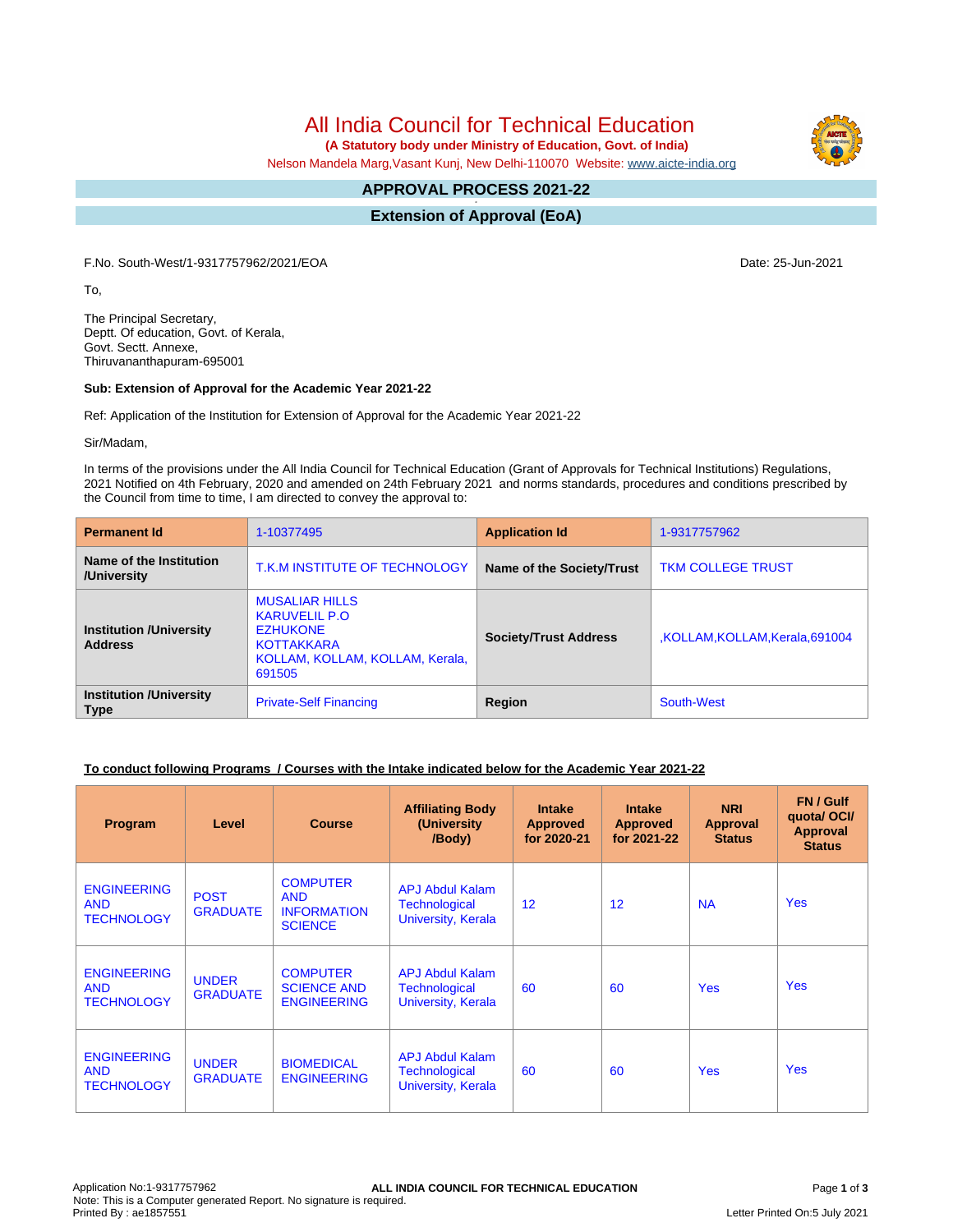| <b>ENGINEERING</b><br><b>AND</b><br><b>TECHNOLOGY</b> | <b>UNDER</b><br><b>GRADUATE</b> | <b>FOOD</b><br><b>TECHNOLOGY</b>                                            | <b>APJ Abdul Kalam</b><br><b>Technological</b><br><b>University, Kerala</b> | 60              | 60 | <b>Yes</b> | <b>Yes</b> |
|-------------------------------------------------------|---------------------------------|-----------------------------------------------------------------------------|-----------------------------------------------------------------------------|-----------------|----|------------|------------|
| <b>ENGINEERING</b><br><b>AND</b><br><b>TECHNOLOGY</b> | <b>POST</b><br><b>GRADUATE</b>  | <b>VLSI AND</b><br><b>EMBEDDED</b><br><b>SYSTEMS</b>                        | <b>APJ Abdul Kalam</b><br>Technological<br>University, Kerala               | 12 <sup>2</sup> | 12 | <b>NA</b>  | Yes        |
| <b>ENGINEERING</b><br><b>AND</b><br><b>TECHNOLOGY</b> | <b>UNDER</b><br><b>GRADUATE</b> | <b>ELECTRICAL</b><br><b>AND</b><br><b>ELECTRONICS</b><br><b>ENGINEERING</b> | <b>APJ Abdul Kalam</b><br><b>Technological</b><br><b>University, Kerala</b> | 30              | 30 | <b>Yes</b> | <b>Yes</b> |
| <b>ENGINEERING</b><br><b>AND</b><br><b>TECHNOLOGY</b> | <b>UNDER</b><br><b>GRADUATE</b> | <b>MECHANICAL</b><br><b>ENGINEERING</b>                                     | <b>APJ Abdul Kalam</b><br>Technological<br><b>University, Kerala</b>        | 60              | 60 | <b>Yes</b> | <b>Yes</b> |
| <b>ENGINEERING</b><br><b>AND</b><br><b>TECHNOLOGY</b> | <b>UNDER</b><br><b>GRADUATE</b> | <b>CIVIL</b><br><b>ENGINEERING</b>                                          | <b>APJ Abdul Kalam</b><br><b>Technological</b><br><b>University, Kerala</b> | 60              | 60 | <b>Yes</b> | <b>Yes</b> |

**It is mandatory to comply with all the essential requirements as given in APH 2021-22 (Appendix 6)**

# **Important Instructions**

- 1. The State Government/ UT/ Directorate of Technical Education/ Directorate of Medical Education shall ensure that 10% of reservation for Economically Weaker Section (EWS) as per the reservation policy for admission, operational from the Academic year 2019-20 is implemented without affecting the reservation percentages of SC/ ST/ OBC/ General. However, this would not be applicable in the case of Minority Institutions referred to the Clause (1) of Article 30 of Constitution of India. Such Institution shall be permitted to increase in annual permitted strength over a maximum period of two years.
- 2. The Institution offering courses earlier in the Regular Shift, First Shift, Second Shift/Part Time now amalgamated as total intake shall have to fulfil all facilities such as Infrastructure, Faculty and other requirements as per the norms specified in the Approval Process Handbook 2021-22 for the Total Approved Intake. Further, the Institutions Deemed to be Universities/ Institutions having Accreditation/ Autonomy status shall have to maintain the Faculty: Student ratio as specified in the Approval Process Handbook. All such Institutions/ Universities shall have to create the necessary Faculty, Infrastructure and other facilities WITHIN 2 YEARS to fulfil the norms based on the Affidavit submitted to AICTE within the Academic Year 2021-22
- 3. Strict compliance of Anti-Ragging Regulation, Establishment of Committee for SC/ ST, Establishment of Internal Complaint Committee (ICC), Establishment of Online Grievance Redressal Mechanism, Barrier Free Built Environment for disabled and elderly persons, Fire and Safety Certificate should be maintained as per the provisions made in Approval Process Handbook and AICTE Regulation notified from time to time.
- 4. In case of any differences in content in this Computer generated Extension of Approval Letter, the content/information as approved by the Executive Council / General Council as available on the record of AICTE shall be final and binding.

**Prof.Rajive Kumar Member Secretary, AICTE**